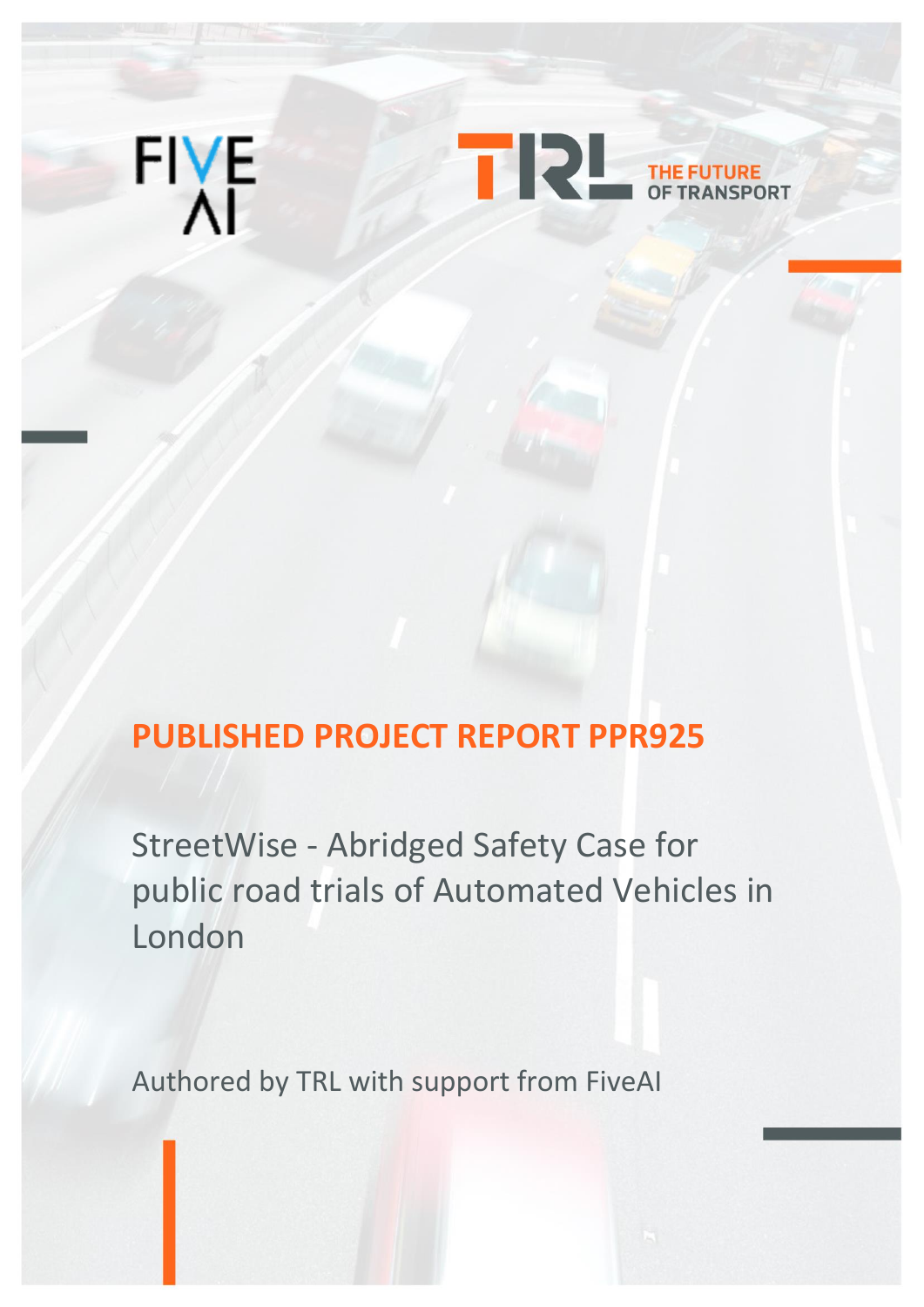#### Report details

| <b>Report prepared for:</b> | Innovate UK       |
|-----------------------------|-------------------|
| Copyright:                  | © TRL Limited     |
| Report date:                | 31st October 2019 |

#### Disclaimer

This report has been produced by TRL Limited (TRL) under a contract with Innovate UK. Any views expressed in this report are not necessarily those of Innovate UK.

The information contained herein is the property of TRL Limited and does not necessarily reflect the views or policies of Innovate UK. Whilst every effort has been made to ensure that the matter presented in this report is relevant, accurate and up-to-date, TRL Limited cannot accept any liability for any error or omission, or reliance on part or all of the content in another context.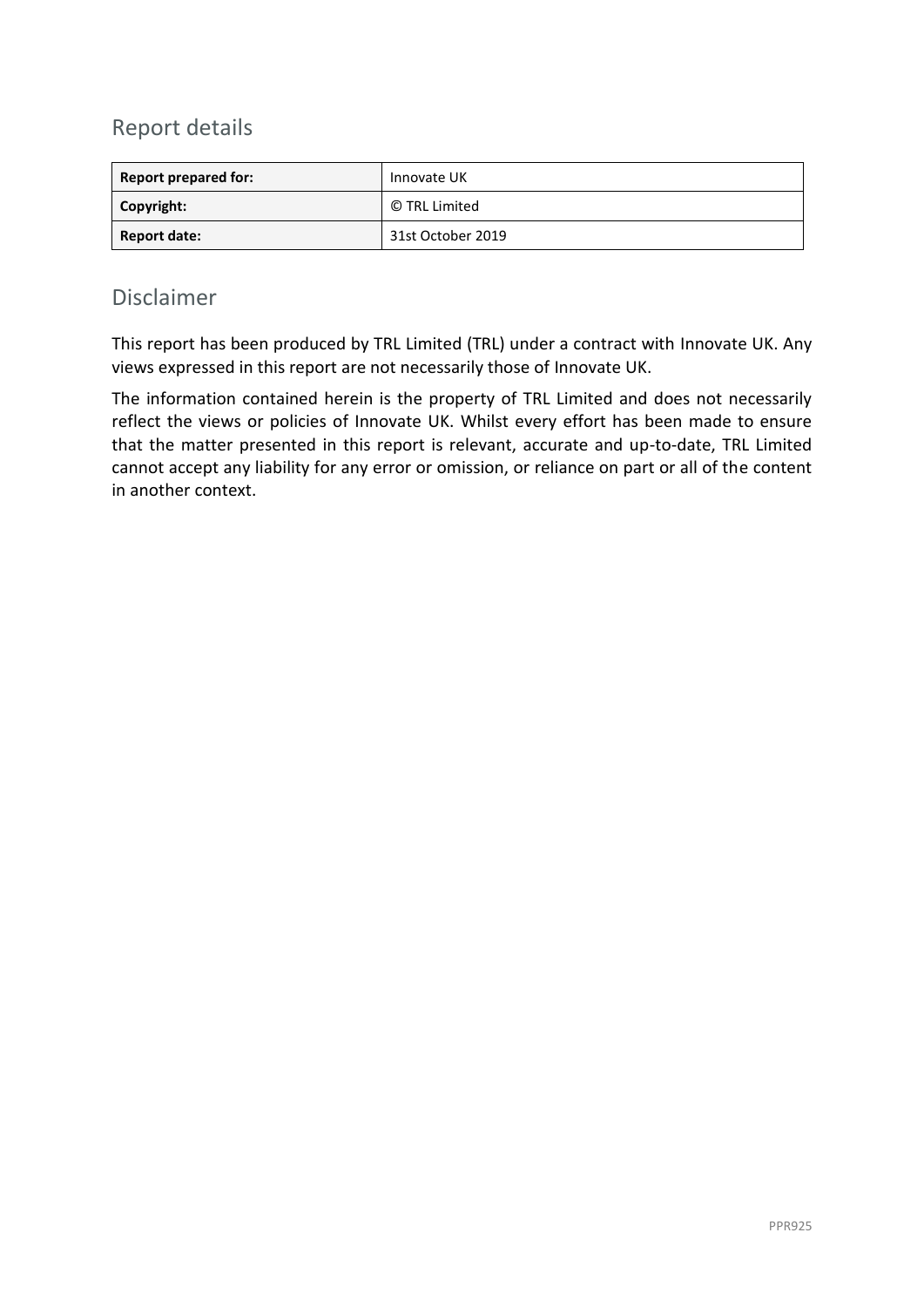



## Table of Contents

| $\mathbf 1$                     | Introduction                                 |                                   | $\mathbf{1}$   |
|---------------------------------|----------------------------------------------|-----------------------------------|----------------|
|                                 | 1.1                                          | Trial aims and objectives         | 3              |
|                                 | 1.2                                          | Synopsis of the trial             | 3              |
| $\overline{2}$                  | <b>Operational Design Domain</b>             |                                   |                |
| 3<br>Safety and risk management |                                              |                                   | 4              |
|                                 | 3.1                                          | Methodology overview              | 4              |
|                                 | 3.2                                          | Incident response plan            | 5              |
| 4                               |                                              | Safety Drivers and Test Engineers | 6              |
|                                 | 4.1                                          | Roles and responsibilities        | 6              |
|                                 | 4.2                                          | Selection and training            | 6              |
| 5                               | Vehicle and automated driving system         |                                   | 6              |
| 6                               | Route selection and assessment               |                                   | $\overline{7}$ |
| 7                               | Compliance                                   |                                   | 7              |
|                                 | 7.1                                          | <b>DfT Code of Practice</b>       | 7              |
|                                 | 7.2                                          | Vehicle assessment                | 8              |
|                                 | 7.3                                          | Cyber security standards          | 8              |
|                                 | 7.4                                          | Data protection                   | 8              |
| 8                               | Safety and insurance for public road testing |                                   | 8              |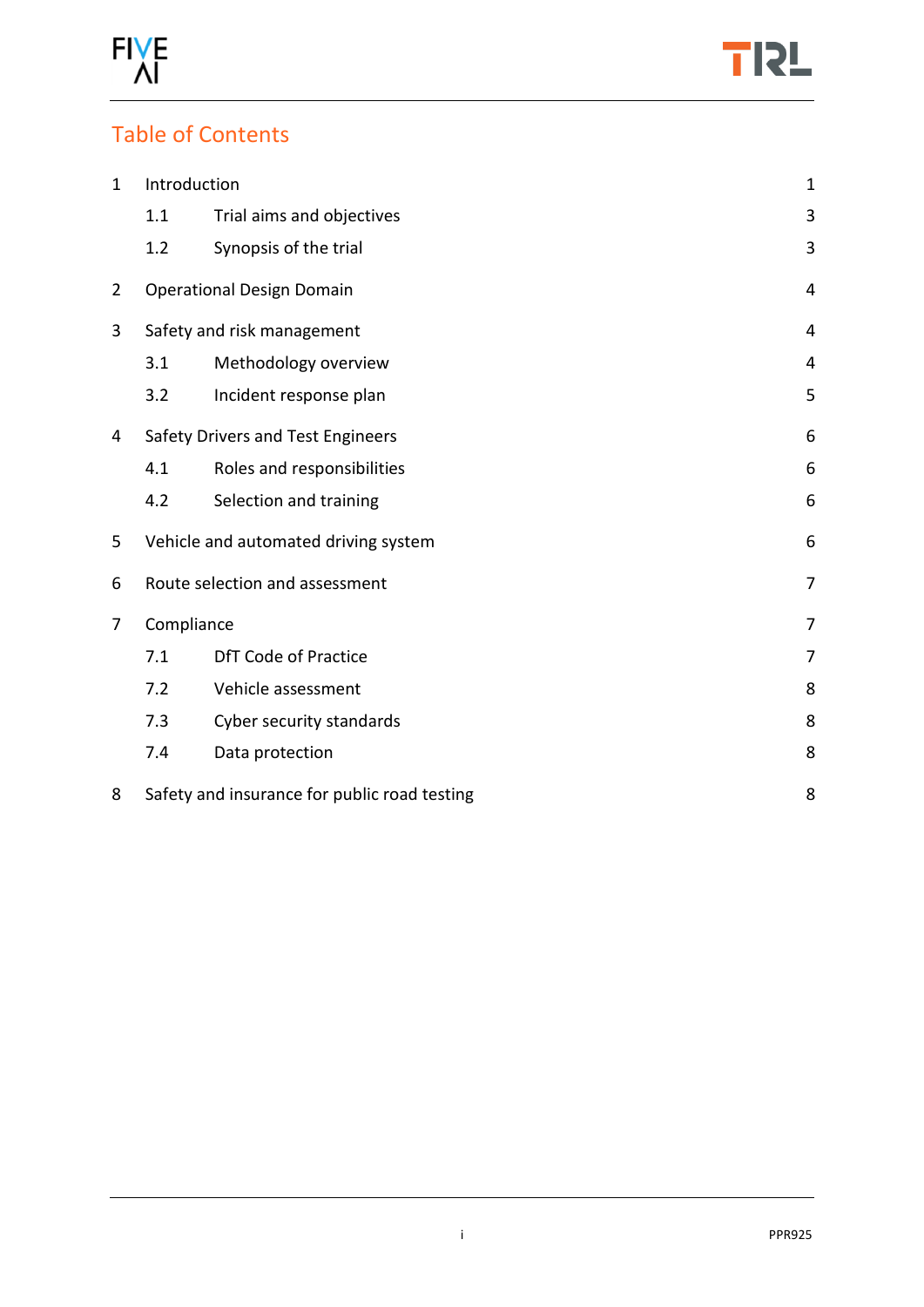

-



#### <span id="page-3-0"></span>1 Introduction

Automated vehicles are central to the UK Government's industrial strategy because of the potential they represent for addressing several challenges facing urban areas including traffic congestion, vehicle emissions, commuting time and costs, and road traffic casualties. In purely monetary terms, the UK's market for connected and automated vehicles is estimated to be worth £52 billion by 2035 1 .

The StreetWise project aims to develop and demonstrate the technology, safety validation methods, insurance and service models required to deliver an automated shared mobility solution, targeted at replacing the personal urban commuter car. The project is led by FiveAI, a UK-based company who are highly competent and experienced in the vehicle engineering, machine learning, artificial intelligence and safety fields. FiveAI are focused on creating the technology for fully automated, shared transport services in European cities, and are supported by other organisations working alongside them to deliver the trials. Funding for the project comes from the Industrial Strategy Challenge Fund<sup>2</sup> and is delivered via Innovate UK, with other investment coming directly from industry.

To ensure that the automated vehicles are safe to operate on UK public roads, key safety, cyber security and vehicle requirements have been satisfied. All automated vehicle operation on UK public roads is fully compliant with the Department for Transport's (DfT's) Code of Practice for testing automated vehicles<sup>3</sup>, all UK road traffic laws and existing vehicle regulations. The Safety Case has been developed by TRL who are independent safety assessors and authors of BS PAS 1881 and the safety case framework for test beds within the UK. The test vehicles used for public road trials are type-approved category M1 vehicles and a Safety Driver is always present within the vehicle. All Safety Drivers are fully trained and competent for their role.

Safety is the priority and the Safety Case has been developed by TRL in line with the Code of Practice as well as to meet the necessary legal requirements to conduct testing on UK public roads and secure insurance for the trial. The key purpose of the Safety Case is to manage and reduce the potential risks of trialling automated vehicle technology on public roads to as low as reasonably practicable (ALARP). This document is an abridged version of the full Safety Case. Its purpose is to provide a publicly available overview of the trial and approach to risk management to give assurance that the trial will be conducted safely, and risks are appropriately managed. Although this abridged Safety Case applies specifically to public road trials in London, FiveAI adhere to the same principles when testing automated vehicles elsewhere in the UK.

 $1$  Market forecast for connected autonomous vehicles. Transport System Catapult, July 2017.

<sup>2</sup> <https://www.ukri.org/innovation/industrial-strategy-challenge-fund/>

<sup>&</sup>lt;sup>3</sup> Code of Practice: Automated vehicle trialling. Centre for Connected & Autonomous Vehicles, February 2019.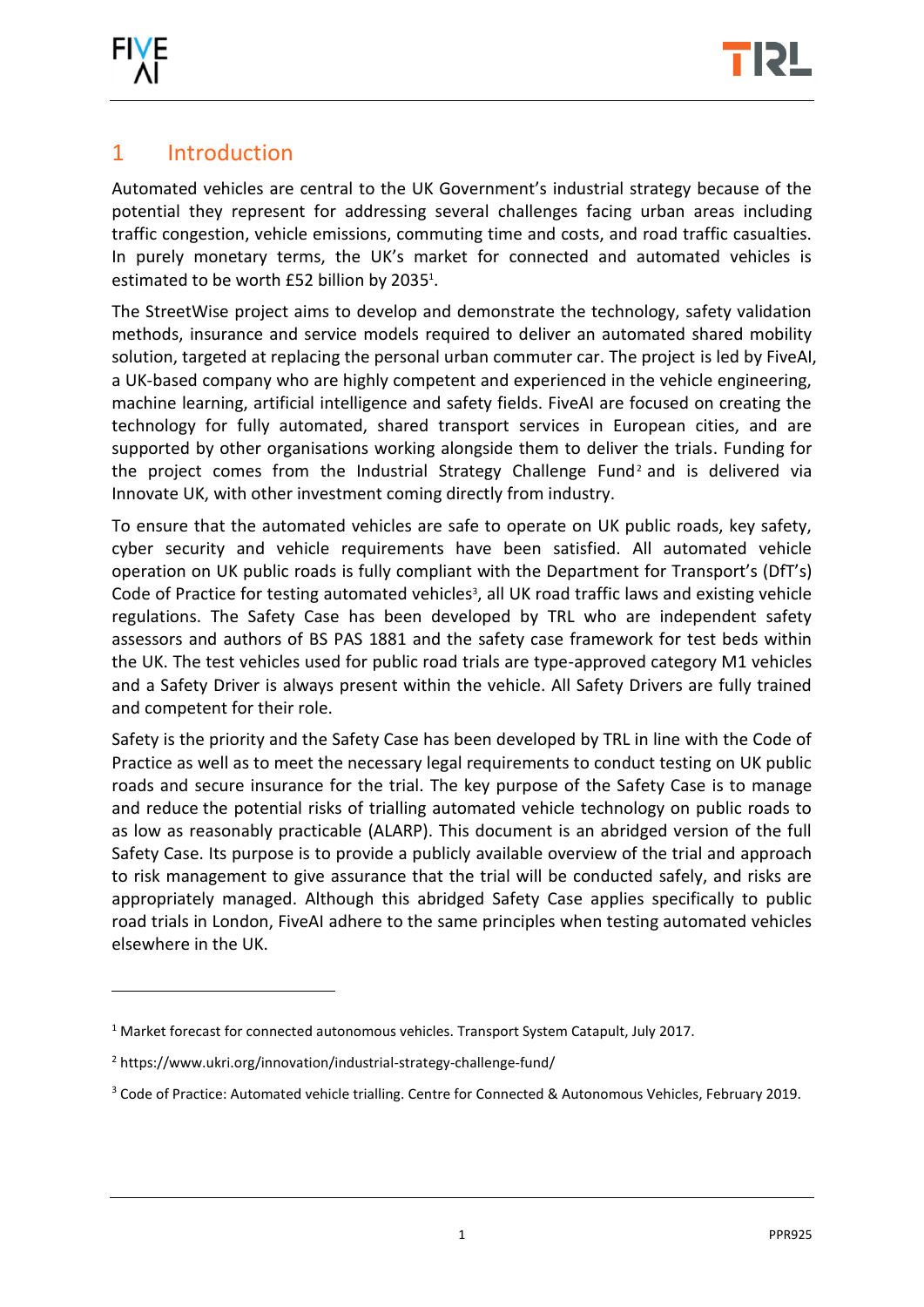



This abridged Safety Case is freely available and provides members of the public with highlevel information regarding the operational safety of FiveAI automated vehicle trials conducted in London.

The project, and London-based trials, are led by FiveAI which is part of a consortium consisting of the following organisations:

- TRL;
- Direct Line Group;
- Transport for London;
- Claytex;
- Warwick Manufacturing Group;
- Oxford University Torr Vision Group;
- McLaren Applied Technologies.

Information contained within this abridged Safety Case is related to several key topics applicable to operational safety:

- Risk assessment, evaluation and tolerability of risk decisions;
- Operational guidance and incident response;
- Safety Driver and Test Engineer selection, training, roles and responsibilities;
- Vehicle platform and Automated Driving System (ADS);
- Route selection, safety assessment and controls;
- Compliance with the DfT's Code of Practice for testing automated vehicles, UK vehicle standards, and UK driving rules and road traffic laws.

<span id="page-4-0"></span>

**Figure 1: FiveAI test vehicle.**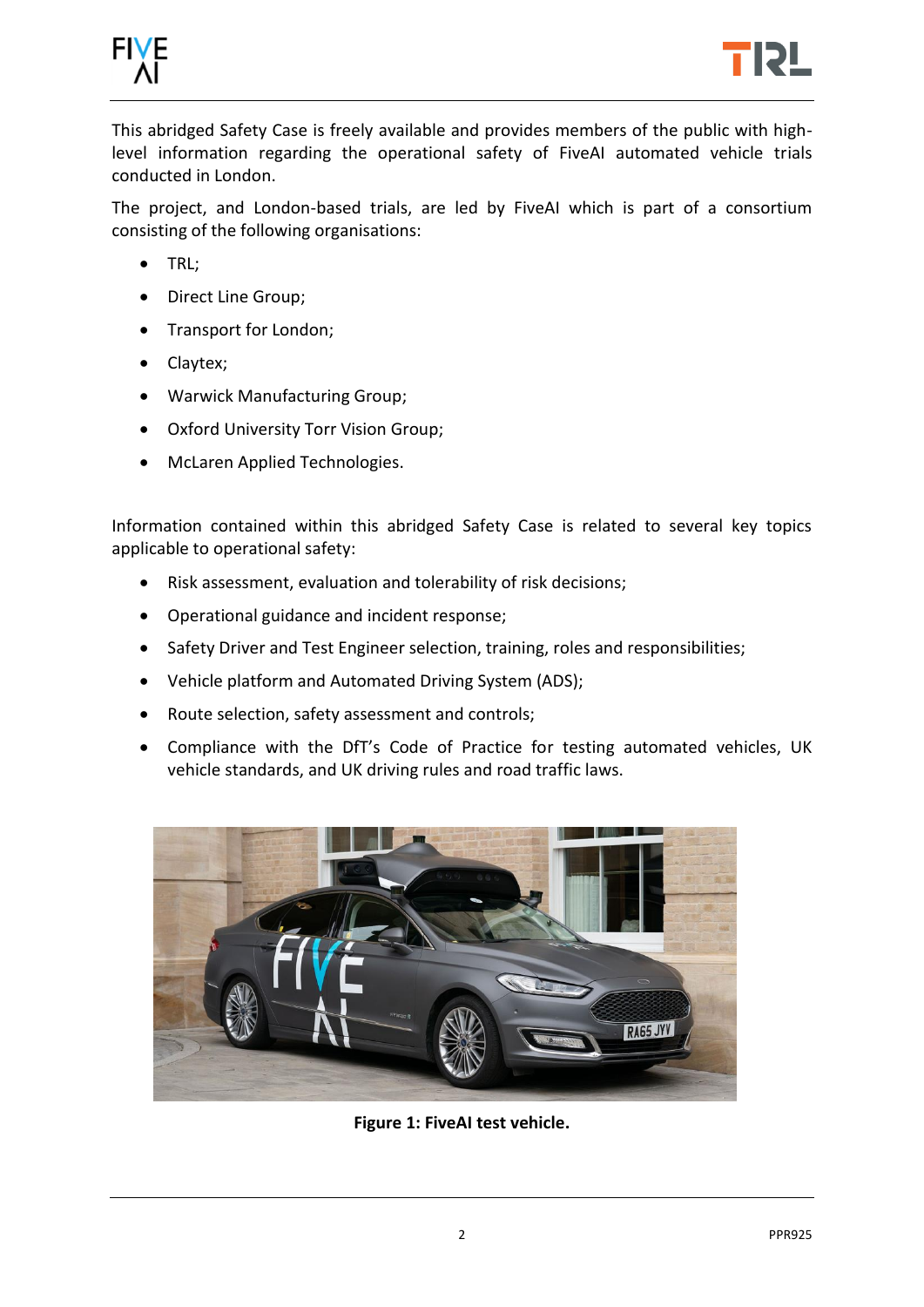

<span id="page-5-2"></span>The test vehicles are 2015–2017 Ford Mondeo Hybrids (see [Figure 1](#page-4-0) above). Their standard build and modifications are described in Section 5. The goal of the test vehicle is to ensure safe automated driving in an urban environment. To help achieve this, the ADS requires the use of multiple sensor types to ensure redundancy in all driving environments. Multiple sensors make it possible for the vehicle to deduce where it is in the world, how fast it is moving and what 'objects' it is likely to encounter. These sensors also enable the vehicle to identify and localise other road users and pedestrians and provide information on how to predict a scene ahead and what action to take. In parallel, the vehicle must demonstrate compliance with UK driving rules and road traffic laws. Compliance with these rules and laws is part of FiveAI's Safety Driver training programme; this is covered in more detail in Section 4.2.

#### <span id="page-5-0"></span>1.1 Trial aims and objectives

The aim of the automated public road trials in London is to demonstrate how automated technology might deliver mobility as a service (MaaS) through the provision of automated vehicles that can be used by members of the public as part of a ride-sourcing service.

The key aim of the passenger trial is to gain credible and real-world insights on willingness to use, willingness to pay and attitudes toward a shared automated passenger service. These insights can then be used to:

- Understand how a shared automated service can meet end-user needs, such as supporting more seamless multimodal journeys;
- Direct future research that increasingly hones-in on opportunities and challenges to the deployment of automated vehicles and new services.

#### <span id="page-5-1"></span>1.2 Synopsis of the trial

The trials are on public roads in the London boroughs of Bromley and Croydon.

Trial participants will be required to attend safety briefings to ensure their upmost safety during the trial. In addition, a high level of care will be provided by both TRL and FiveAI staff prior to and throughout the journey.

No costs will be incurred by participants invited to take part in the trials.

The recruitment pool is restricted and already set; therefore, there will be no opportunity for wider involvement in the trial by members of the public.

The trial route consists of a mixture of road types in urban areas and contains typical road features, such as junctions, roundabouts, cycle lanes and different types of crossing provision for pedestrians. The route links major transport hubs to facilitate the wider use of public transport. However, for the purposes of the trial the route will be run as a loop with the same start and end location.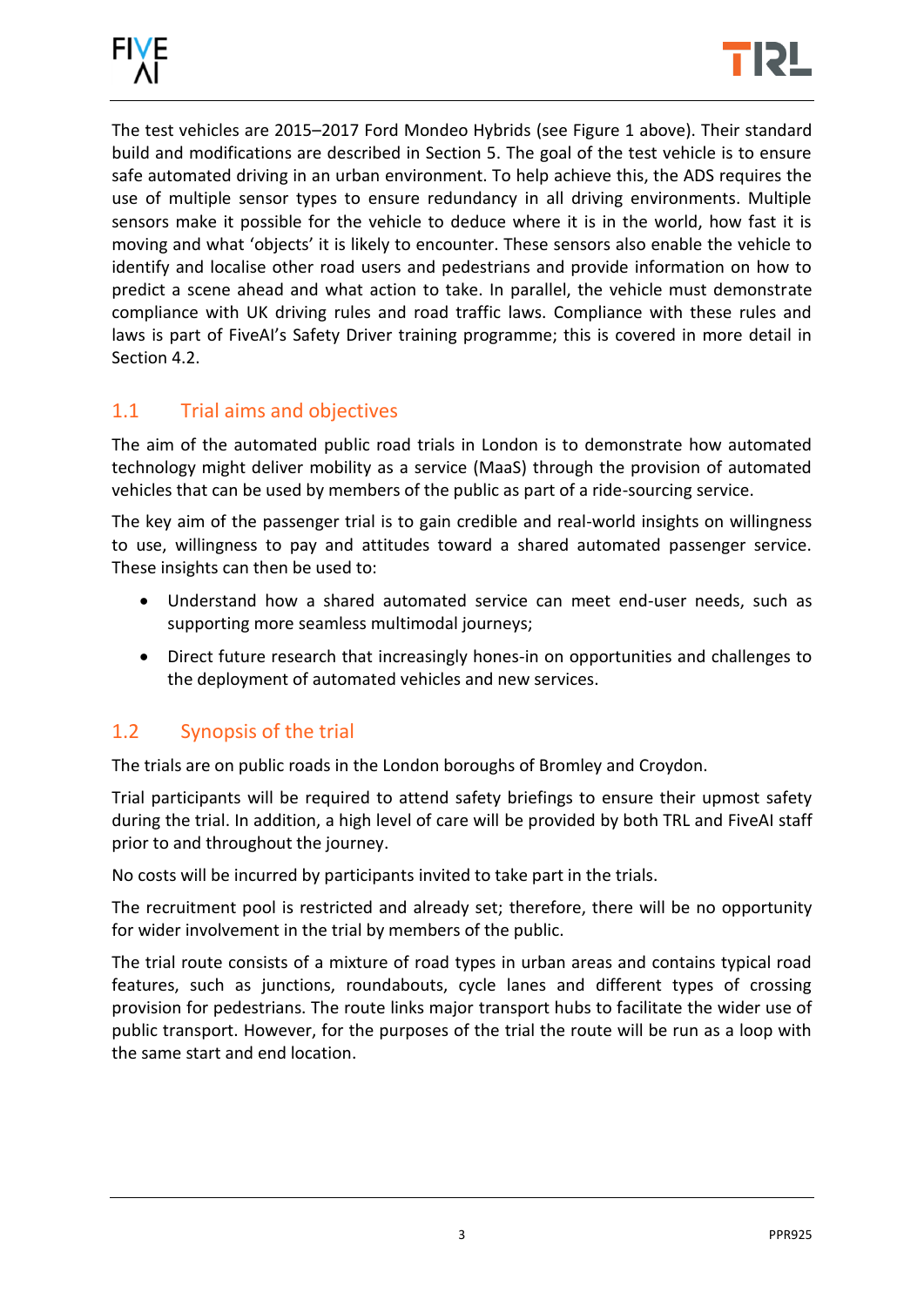



## 2 Operational Design Domain

An Operational Design Domain (ODD) is defined as the operating conditions under which a given ADS or feature is specifically designed to function including, but not limited to, environmental, geographical and time-of-day restrictions.

FiveAI's test vehicles are governed by an ODD that promotes safe automated operation along the designated trial route in Bromley and Croydon. The ODD allows the self-driving vehicles to negotiate a variety of road features commonly found on urban roads, such as roundabouts, signalised junctions and crossings. The test vehicle's automated features have been designed to ensure vehicle behaviour is compliant with both the UK Highway Code and road traffic law.

Extensive testing, both off-road, in a controlled, track testing environment, and on-road, has been conducted to demonstrate that the test vehicle performs in line with expectations and can safely negotiate the ODD. The Safety Driver is responsible for taking full control of the vehicle when hazards or conditions outside of the ODD occur and for situations within the ODD where the automated vehicle fails to perform as expected.

## <span id="page-6-0"></span>3 Safety and risk management

#### <span id="page-6-1"></span>3.1 Methodology overview

The operational Safety Case, which is separate to this document, outlines how FiveAI safely operates its automated vehicles on public roads and provides the body of evidence to document the progression of testing and demonstrate that the vehicles are safe and reliable within a defined ODD. The operational Safety Case also demonstrates the following requirements to ensure that the trial is safe:

- A robust risk assessment identifying hazardous scenarios, potential causes, person(s) impacted and mitigations implemented to ensure all risks are reduced as low as reasonably practicable;
- Compliance with existing legislation, standards and guidance; and
- Provision of the required evidence and safety assurance to the Boroughs of Bromley and Croydon, and to the trial and vehicle insurers (Direct Line Group).

The operational Safety Case is a live, managed, version-controlled document based on a comprehensive risk assessment, with supporting evidence for each of the risk decisions made. The key operational risks related to the trial identified from the risk assessment include:

- Passenger safety (both during vehicle ingress/egress on the road);
- Incidents (during automated or manual modes);
- Occupant injuries in the event of a collision;
- Unsafe acts by other road users;
- Safety Driver impairment or distraction;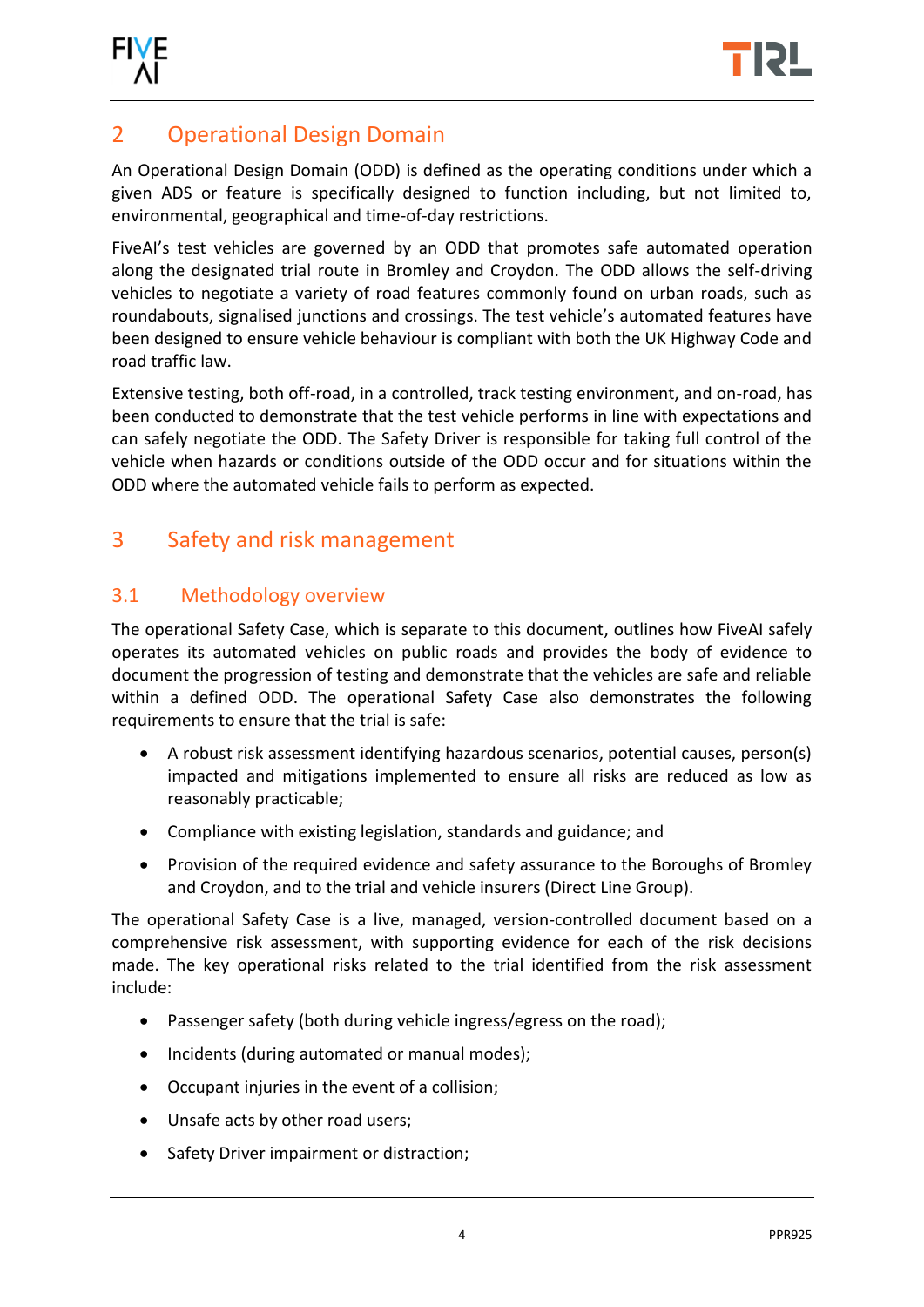

<span id="page-7-1"></span>• Passenger illness during a journey.

Appropriate mitigations have been implemented to ensure that all risks identified are reduced to a tolerable level throughout the trials.

Monitoring, reporting and continuous improvement are embedded in the Safety Case and all on-road operations through FiveAI's continuous improvement programme with data capture taking place for all manually-driven data gathering trips and automated testing/trialling. In addition, FiveAI has developed a disengagement reporting process to support automated testing and the continuous improvement process. Full cooperation with the appropriate London authorities will be provided in the event of an incident, including provision of all pertinent data recorded. Incident and disengagement reporting, datagathering and Safety Driver reviews all contribute to FiveAI's continuous improvement programme.

Compliance with existing legislation, standards and guidance also forms an essential part of the Safety Case and is evidenced appropriately in the full Safety Case. FiveAI's compliance with the DfT's Code of Practice is discussed in Section 7.1, and compliance with vehicle assessment and UK road traffic law and vehicle assessment is covered in Sections 5 and 7.2 respectively.

Before automated vehicles can be safely and successfully integrated into urban road networks, in-depth track testing must be carried out. On-road scenarios are tested at Millbrook Proving Ground to ensure expected automated driving system performance before any new feature is included. Test results from the mocked-up test scenarios are analysed and scrutinised by FiveAI and TRL prior to on-road release. Following on from this, progressive on-road testing without passengers is carried out, adding complexity to the automated driving system and building the evidence base to demonstrate that the vehicle can safely negotiate the test routes within a defined ODD.

Significant systems safety analysis and functional safety analysis have also been carried out which followed a stringent set of test criteria prior to on-road release. Intended functions of the automated driving system have been developed to address real-world requirements identified through data gathering missions driven with the FiveAI vehicles operated manually. Simulated scenarios and replays of real-world runs have been used to validate the performance of any software updates before implementation in a vehicle and release to track testing.

#### <span id="page-7-0"></span>3.2 Incident response plan

FiveAI have developed an incident management plan for the trials which outlines the actions to take in the event of the incident. Safety Drivers and Test Engineers, who will always be in the vehicle during trials, will decide when to suspend or abort automated sessions. FiveAI have developed a detailed protocol for handling or aborting the sessions which includes grounding the entire fleet if required due to the type of incident.

Appropriate incident notification timelines are required in order to set a context for a timely continuous improvement process to learn lessons, prevent recurrence and to ensure that the Safety Case is updated in a timely manner. The level of reporting and response times are dependent on the nature of the incident.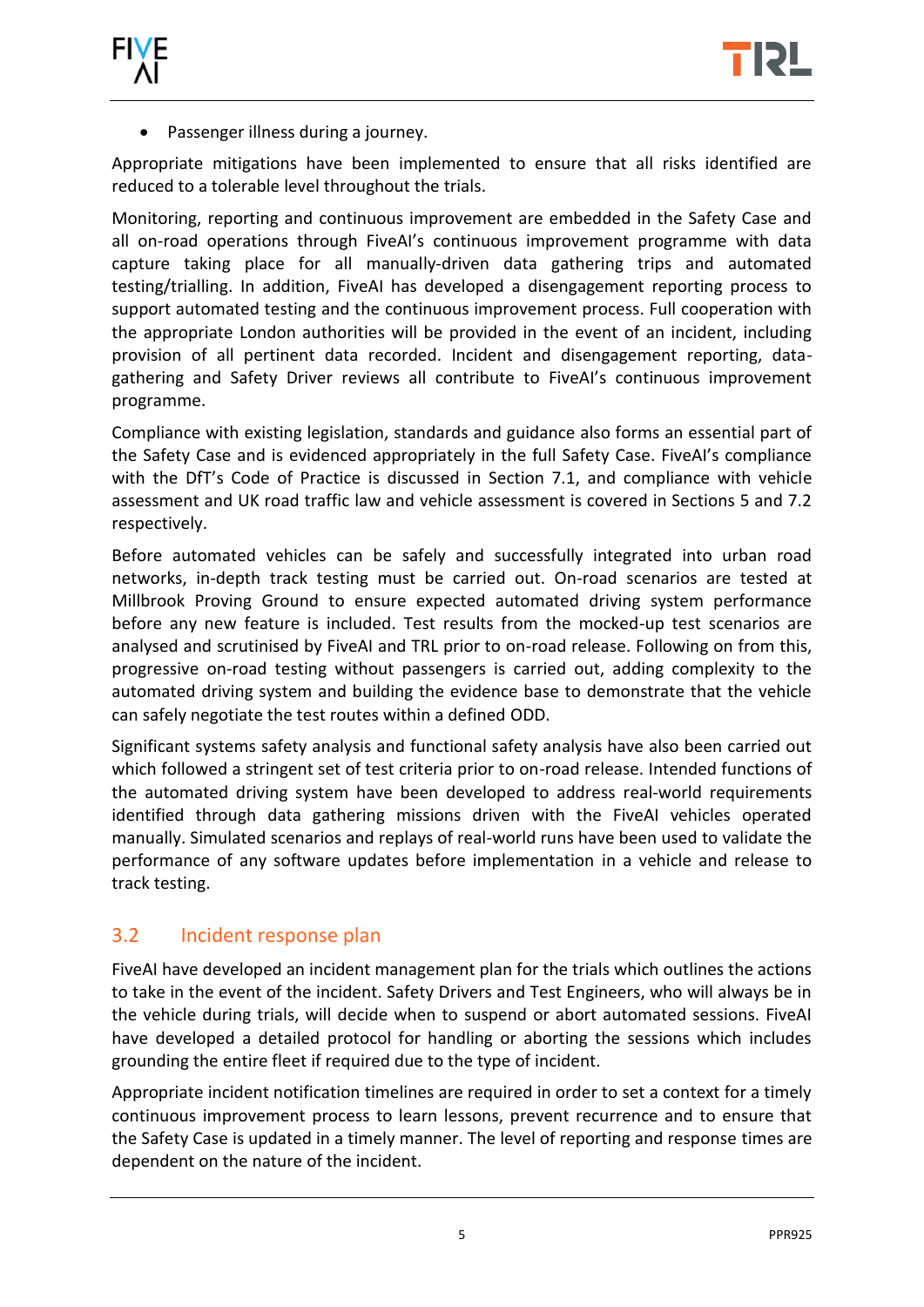

## 4 Safety Drivers and Test Engineers

#### <span id="page-8-0"></span>4.1 Roles and responsibilities

FiveAI's Safety Drivers are responsible for two broad categories of driving: data gathering (manual driving) and ADS supervision (i.e. a combination of manual driving and autonomy supervision). The Safety Driver is the primary mitigation for the risks that exist during automated operation. Safety Drivers are trained to ensure that the vehicle remains safe in all driving conditions, taking back control of the vehicle when hazards outside of the ODD occur and for situations within the ODD where the automated vehicle fails to perform as expected. As such, the Safety Driver is responsible for disengaging autonomy by using one of several override methods.

FiveAI's Safety Drivers are supported by a Test Engineer sat in the front passenger seat who is responsible for monitoring the health and performance of the ADS and informing the Safety Driver to disengage autonomy if there is a problem with the system.

FiveAI's Safety Drivers are compliant with FiveAI's 'Driving for Work' policy which sets limits on the duration of driving to help prevent fatigue. FiveAI's 'Driving for Work' policy is fully in line with the DfT's Code of Practice for automated vehicle trialling, which states that trialling organisations should develop robust procedures, such as setting the maximum time duration for any one trial period, to ensure that Safety Drivers are sufficiently able to perform their role and do not experience fatigue.

Competence assessments are conducted with all Safety Drivers to monitor performance and workload levels using appropriate tools.

#### <span id="page-8-1"></span>4.2 Selection and training

FiveAI have selected drivers based on a series of predefined criteria to ensure they qualify for the role. FiveAI have also implemented and followed a comprehensive Safety Driver training programme. This training programme consists of a set of modules covering track and on-road automated vehicle testing, compliance, vehicle features, scenario-specific assessment, evaluation and refresher training, and incident reporting. This Safety Driver training programme includes an accredited course for Safety Drivers delivered by an external provider with modules specifically related to advanced driving techniques, including enhanced hazard identification and situational awareness. The driver training includes a review of relevant road traffic law and the essentials of the Highway Code.

## <span id="page-8-2"></span>5 Vehicle and automated driving system

FiveAI own and operate all the project's test vehicles, which are 2015–2017 Ford Mondeo Hybrids, five-seat category M1 road vehicles with automatic transmission. The Ford Mondeo is recognised as a safe base vehicle platform and comprises numerous advanced safety features, helping to keep all vehicle occupants and other road users safe.

Several modifications have been made to the base vehicle to enable it to function in automated mode, including externally-mounted sensors. The base vehicle has also been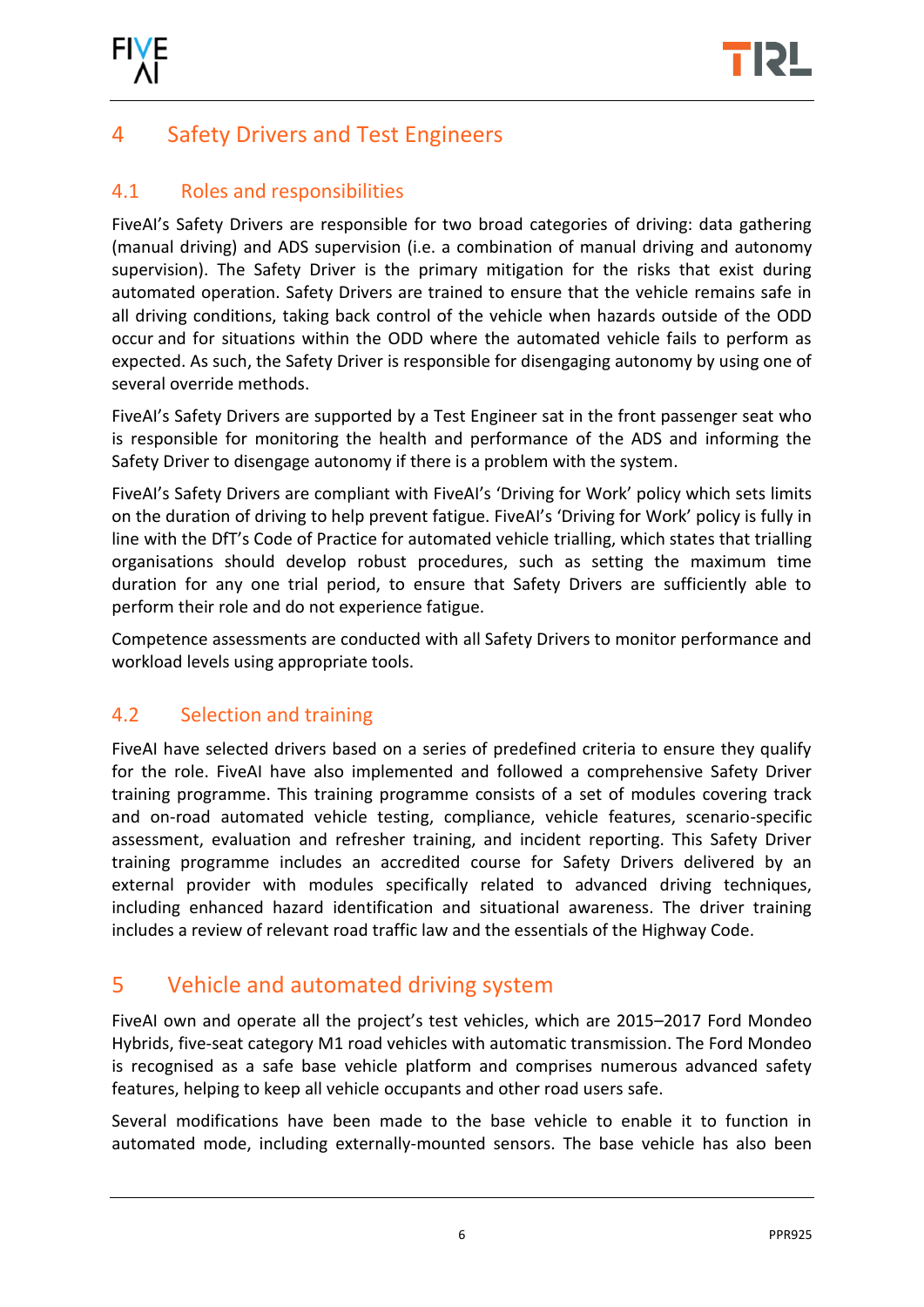



modified to accommodate computing equipment with its associate power supply. All modifications to the base vehicle have kept the test vehicle within the vehicle manufacturer's specifications, such as vehicle weight. In addition, all Safety Drivers are trained on the dynamics of the test vehicle following the modifications.

The standard test vehicle has advanced safety features, such as Advanced Driver-Assist, Electronic Stability Control (ESC) and Emergency Brake Assist. These advanced safety features remain operational and unaffected by the ADS system, or by any modifications made to the base vehicle platform.

All of FiveAI's test vehicles are 5-star Euro NCAP rated for crashworthiness. All modifications made to test vehicles are within manufacturer limits and do not pose any additional risks to other road users.

#### <span id="page-9-0"></span>6 Route selection and assessment

The trial route connects the centres of Croydon and Bromley and is approximately 7 miles (11 km) in length (in one direction). Trial participants will be travelling on a pre-determined route, with the trials being conducted on a 'loop' system, i.e. from Croydon to Bromley then returning to Croydon. Driving elsewhere in the boroughs will occur when travelling to and from the route for other data gathering and development purposes.

The trial route has been selected based on the following:

- Road types (the route predominantly comprises single carriageway urban roads);
- Speed limits (the entire route has a maximum 30 mph speed limit);
- Hazards and potential hazardous scenarios (these have been assessed through route safety assessments; key hazards or findings are communicated by TRL to FiveAI to ensure appropriate mitigations can be put in place);
- STATS19<sup>4</sup> collision data, particularly numbers, locations and types of killed and seriously injured collision records (these records have been assessed through expert analysis and judgement of the risks which are communicated by TRL to FiveAI to ensure appropriate mitigations can be put in place); and
- FiveAI actively consulting with Transport for London and with the London boroughs of Croydon and Bromley.

## <span id="page-9-1"></span>7 Compliance

-

#### <span id="page-9-2"></span>7.1 DfT Code of Practice

FiveAI has issued a statement of compliance (SoC) for the DfT's Code of Practice<sup>5</sup>, which provides guidance for any organisations wishing to conduct the testing of highly or fully

<sup>&</sup>lt;sup>4</sup> STATS19 is a form used to report personal injury accidents on Great Britain's public roads to the Police.

<sup>5</sup> Code of Practice: Automated vehicle trialling. Centre for Connected & Autonomous Vehicles, February 2019.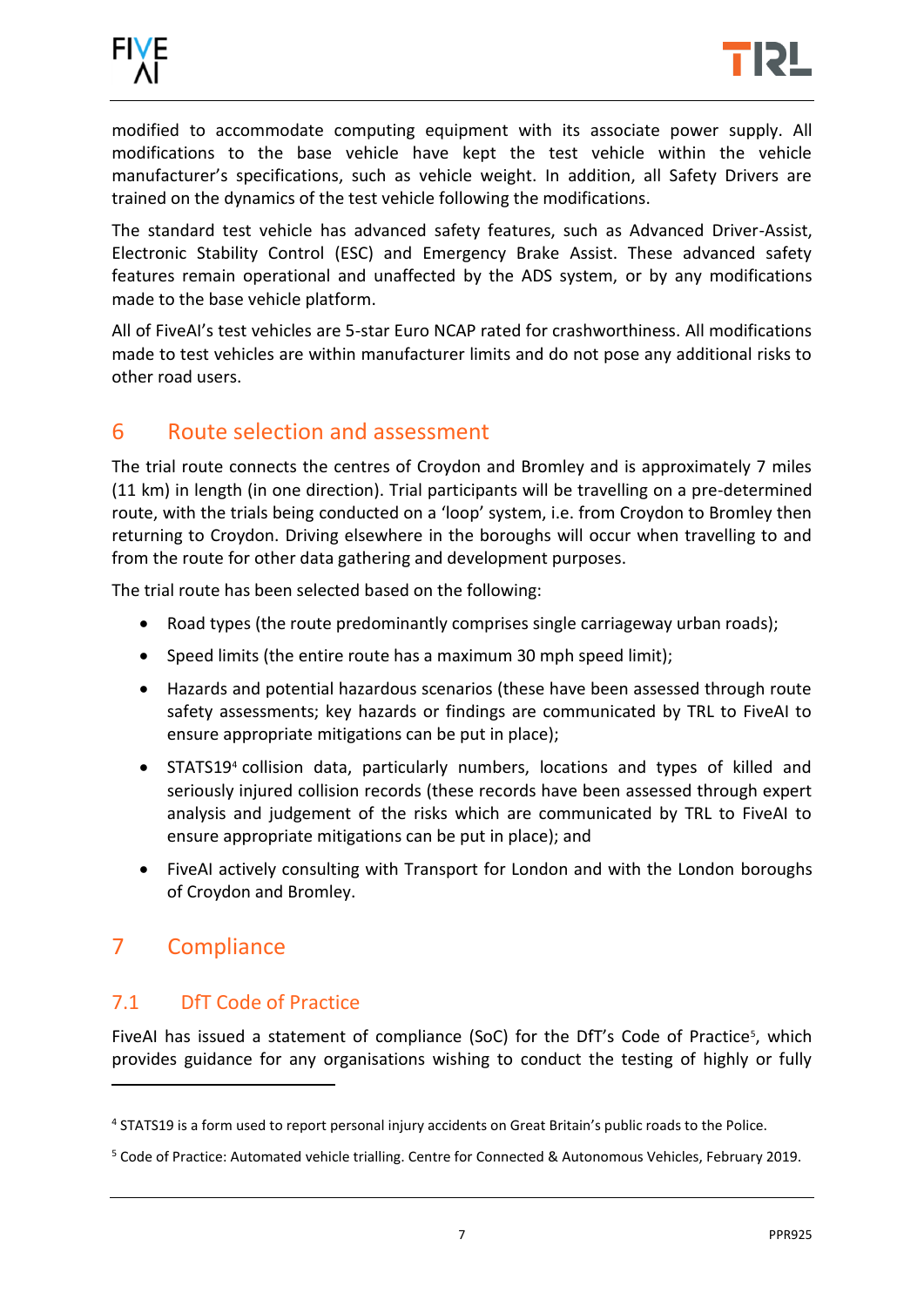



automated technologies on public places. FiveAI's SoC, which fully complies with the current Code of Practice, consists of:

- Compliance with the Code of Practice aim and scope;
- Compliance with the Code of Practice general requirements;
- Compliance with the Code of Practice test driver, operator and assistant requirements;
- Compliance with the Code of Practice vehicle requirements.

#### <span id="page-10-0"></span>7.2 Vehicle assessment

FiveAI's test vehicles are type-approved vehicle category M1, Type BA7. The test vehicles' standard-fit advanced driver-assistance systems (ADAS) have not been modified or disabled, they retain standard vehicle controls for a human driver and provide the same field of view from the vehicle cabin. The vehicles' lights are unaffected, so remain as conspicuous as a production vehicle of this type.

Test vehicles are branded with FiveAI logos on the nearside and offside panels and text on the boot hatch and roof-mounted sensor enclosure. Test vehicles also have stickers on the rear bumper which state 'self-driving vehicle' to provide explicit external indication that it is an automated vehicle.

The test vehicle, being a category M1 road vehicle, is fully compliant with Driver and Vehicle Standards Agency (DVSA) requirements, the Road Traffic Act 1988 (Part II Construction and Use of Vehicles and Equipment) and the Highway Code.

#### <span id="page-10-1"></span>7.3 Cyber security standards

Cyber security risks have been addressed to ensure full compliance with the DfT's Code of Practice. This includes FiveAI staff having full control over the vehicle interfaces and several key cyber security issues, such as data transfer.

#### <span id="page-10-2"></span>7.4 Data protection

FiveAI is fully aware of the legality of video and image data collection during the on-road trials, but these forms of data collection are subject to certain conditions under the Data Protection Act, or GDPR. To ensure full compliance with GDPR, FiveAI have established procedures related to the public release of information, privacy impact assessments and secure data storage. Privacy statements are also available on FiveAI's website at https://five.ai/privacy.

#### <span id="page-10-3"></span>8 Safety and insurance for public road testing

The StreetWise project is following a gated approval process prior to any public road operation. The process involves a range of project parties, with TRL acting as independent safety assessors and Direct Line Group acting as insurance/liability assessors, to ensure that the vehicle and ADS are safe for use on public roads. In broad terms, this approval process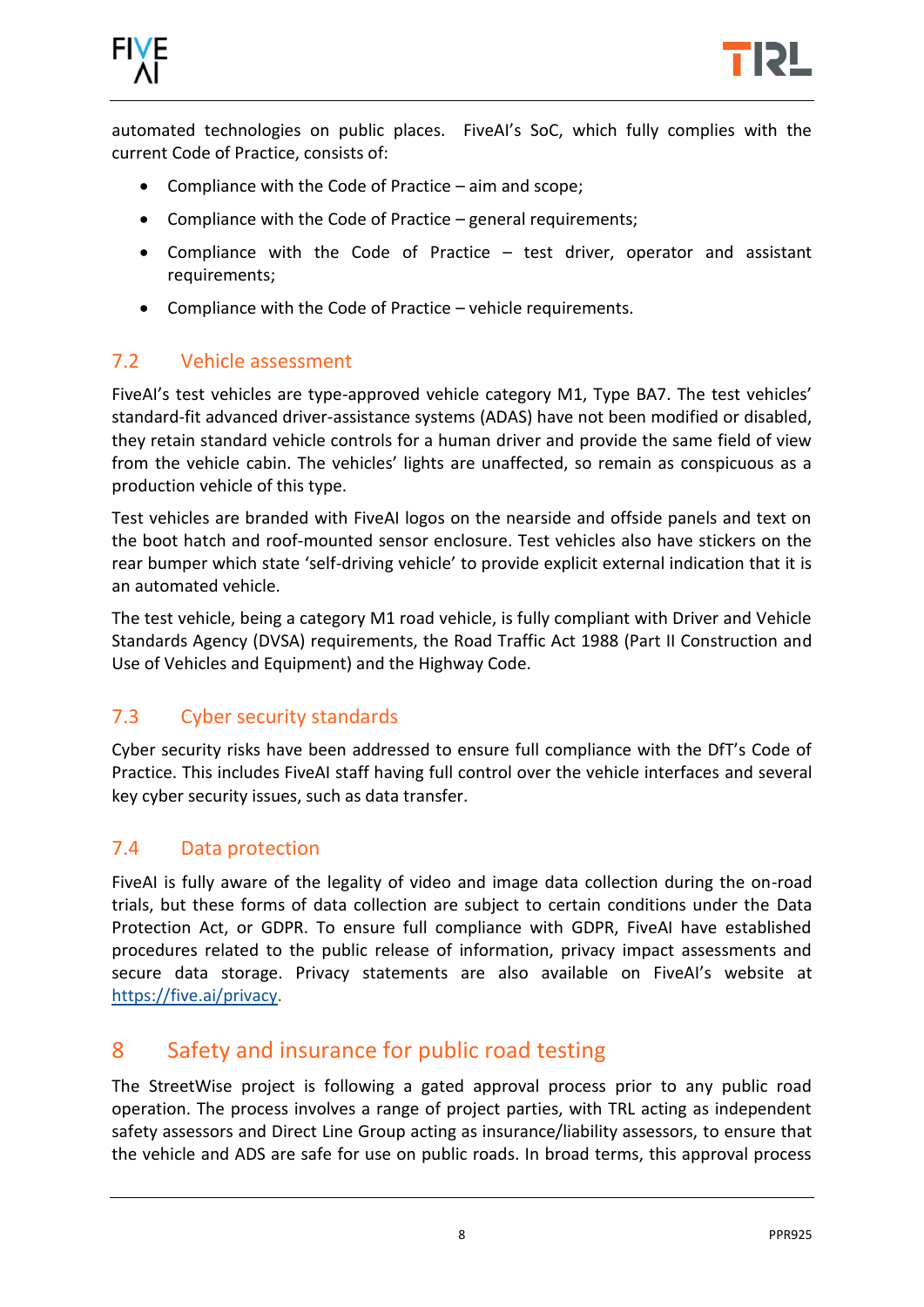



assesses the implementation of changes to either existing or new ADS functionality and ensures that a robust safety and insurance approval process is applied to manage safety and to scrutinise proposed on-road activities. The process has been used successfully throughout the project and remains a key part of the safety assurance ahead of any automated public road operation in the UK.